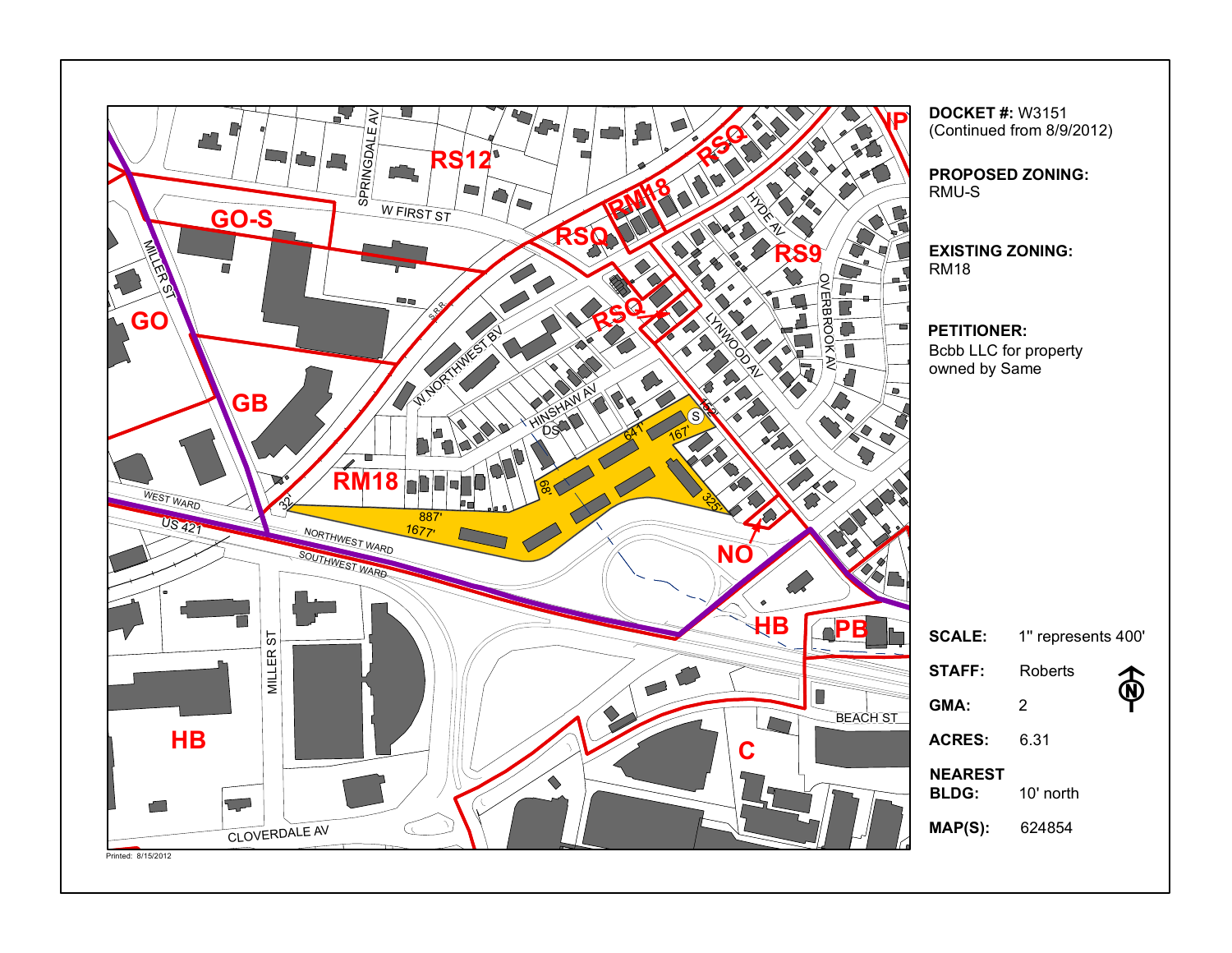### **DRAFT ZONING STAFF REPORT**

**DOCKET #** W-3152<br>**STAFF:** Gary Rol [Gary Roberts, Jr. AICP](mailto:garyr@cityofws.org)

Petitioner(s): American Towers, LLC Ownership: C W Myers Trading Post Inc

# **REQUEST**

From: GO-S To: GO-S TWO PHASE

Acreage:  $\pm 3.09$ 

# **LOCATION:**

Street: South of Vest Mill Road between Hannaford Road and Genia Drive Jurisdiction: City of Winston-Salem

### **WITHDRAWAL REQUEST:**

The petitioner requests a withdrawal of this request.

# **STAFF RECOMMENDATION**

**Withdrawal as requested**.